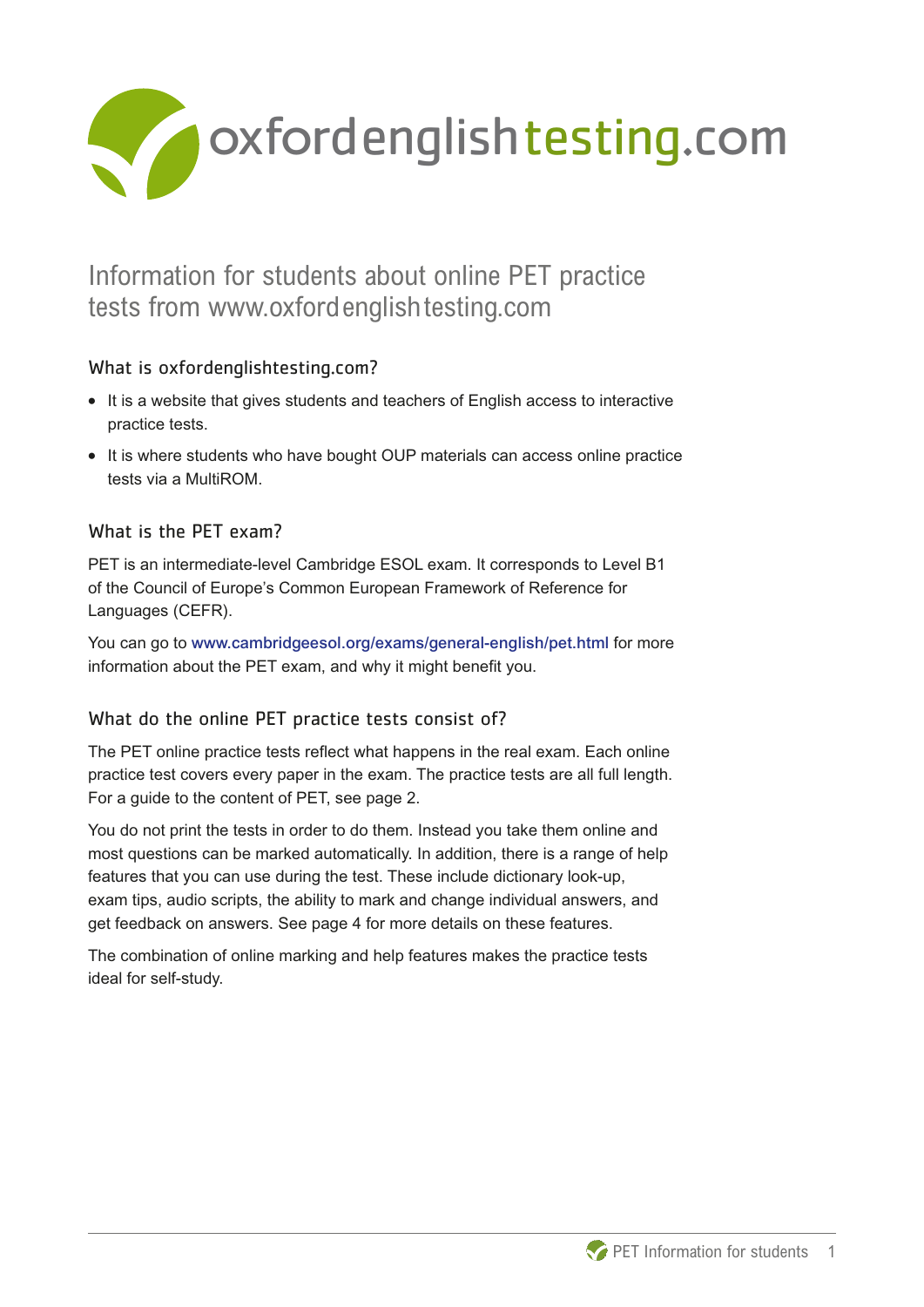## PET content and overview

| Paper                             | Content                                                                                                                                                                                                                                                                                                                                                                   | <b>Test focus</b>                                                                                                                     |  |
|-----------------------------------|---------------------------------------------------------------------------------------------------------------------------------------------------------------------------------------------------------------------------------------------------------------------------------------------------------------------------------------------------------------------------|---------------------------------------------------------------------------------------------------------------------------------------|--|
| Paper 1                           | <b>READING</b>                                                                                                                                                                                                                                                                                                                                                            | Assessment of your ability to                                                                                                         |  |
| <b>READING/</b><br><b>WRITING</b> | Part 1 5 very short texts, each with a multiple-choice question.<br>The texts can be signs, postcards, notes, e-mails, etc.                                                                                                                                                                                                                                               | understand the meaning of<br>written English at word, phrase,<br>sentence, paragraph, and whole<br>text level.                        |  |
| 1 hour 30<br>minutes              | There will be a description of 5 different people and 8<br>Part 2<br>short texts on one topic. You have to decide which text<br>matches which person.                                                                                                                                                                                                                     |                                                                                                                                       |  |
|                                   | One long factual text with 10 questions. Each question<br>Part 3<br>makes a statement about the text, and you must decide<br>whether it is true or false.                                                                                                                                                                                                                 |                                                                                                                                       |  |
|                                   | One long text with 5 multiple-choice questions. The text<br>Part 4<br>will give an opinion or point of view on a topic.                                                                                                                                                                                                                                                   |                                                                                                                                       |  |
|                                   | A text with 10 multiple-choice gaps. For each gap you<br>Part 5<br>have to choose a word or phrase that completes the<br>sentence.                                                                                                                                                                                                                                        |                                                                                                                                       |  |
|                                   | <b>WRITING</b>                                                                                                                                                                                                                                                                                                                                                            | Assessment of your ability to                                                                                                         |  |
|                                   | There are 5 questions. For each question you will be<br>Part 1<br>given 2 sentences. You have to complete the second<br>sentence so that it has a similar meaning to the first.<br>You can use up to 3 words.                                                                                                                                                             | produce straightforward written<br>English, ranging from producing<br>variations on simple sentences<br>to pieces of continuous text. |  |
|                                   | You have to write a short message like a postcard or an<br>Part 2<br>email that is 35 to 45 words long. The question will say<br>who you are writing to and what to include.                                                                                                                                                                                              |                                                                                                                                       |  |
|                                   | You have to write a letter or a story around 100 words<br>Part 3<br>long on a given topic.                                                                                                                                                                                                                                                                                |                                                                                                                                       |  |
| Paper 2<br><b>LISTENING</b>       | There are 7 questions, each with an audio clip and 3<br>Part 1<br>pictures. You have to listen to the clip and decide which<br>picture shows what you hear.                                                                                                                                                                                                               | Assessment of your ability<br>to understand dialogues and<br>monologues in both informal                                              |  |
| About 30<br>minutes               | You have to listen to a longer audio clip and answer 6<br>Part 2<br>multiple-choice questions.                                                                                                                                                                                                                                                                            | and neutral settings on a range<br>of everyday topics.                                                                                |  |
|                                   | There is an audio clip and 6 sentences, each with a<br>Part 3<br>gap. You have to listen for information to complete the<br>sentences.                                                                                                                                                                                                                                    |                                                                                                                                       |  |
|                                   | There is an audio clip of 2 people talking and 6 questions.<br>Part 4<br>Each question makes a statement about the clip, and you<br>must decide whether it is true or false.                                                                                                                                                                                              |                                                                                                                                       |  |
| Paper 3<br><b>SPEAKING</b>        | Part 1<br>You are given 2-3 minutes to talk about personal<br>information. The examiner asks you questions about your<br>personal details, daily routines, likes and dislikes, etc.                                                                                                                                                                                       | Assessment of your ability to<br>express yourself in order to<br>carry out functions at Threshold                                     |  |
| $10 - 12$<br>minutes              | There is a simulated situation in which you speak to<br>Part 2<br>another candidate for 2-3 minutes. You use pictures to<br>help you in your discussion, for example to make and<br>respond to suggestions, make recommendations, ask<br>for and give opinions, reach an agreement, etc.                                                                                  | level. To ask and to understand<br>questions and make appropriate<br>responses. To talk freely on<br>matters of personal interest.    |  |
|                                   | You are given a photograph and 3 minutes to describe<br>Part 3<br>what you can see.                                                                                                                                                                                                                                                                                       |                                                                                                                                       |  |
|                                   | Part 4<br>In Part 4 of the Speaking test you have a general<br>conversation with another candidate. The conversation<br>is based on the theme of the photographs in Part 3.<br>You should speak for 3 minutes and discuss your likes<br>and dislikes, your experiences, your opinions and<br>reasons for them, etc. You should also respond to what<br>your partner says. |                                                                                                                                       |  |

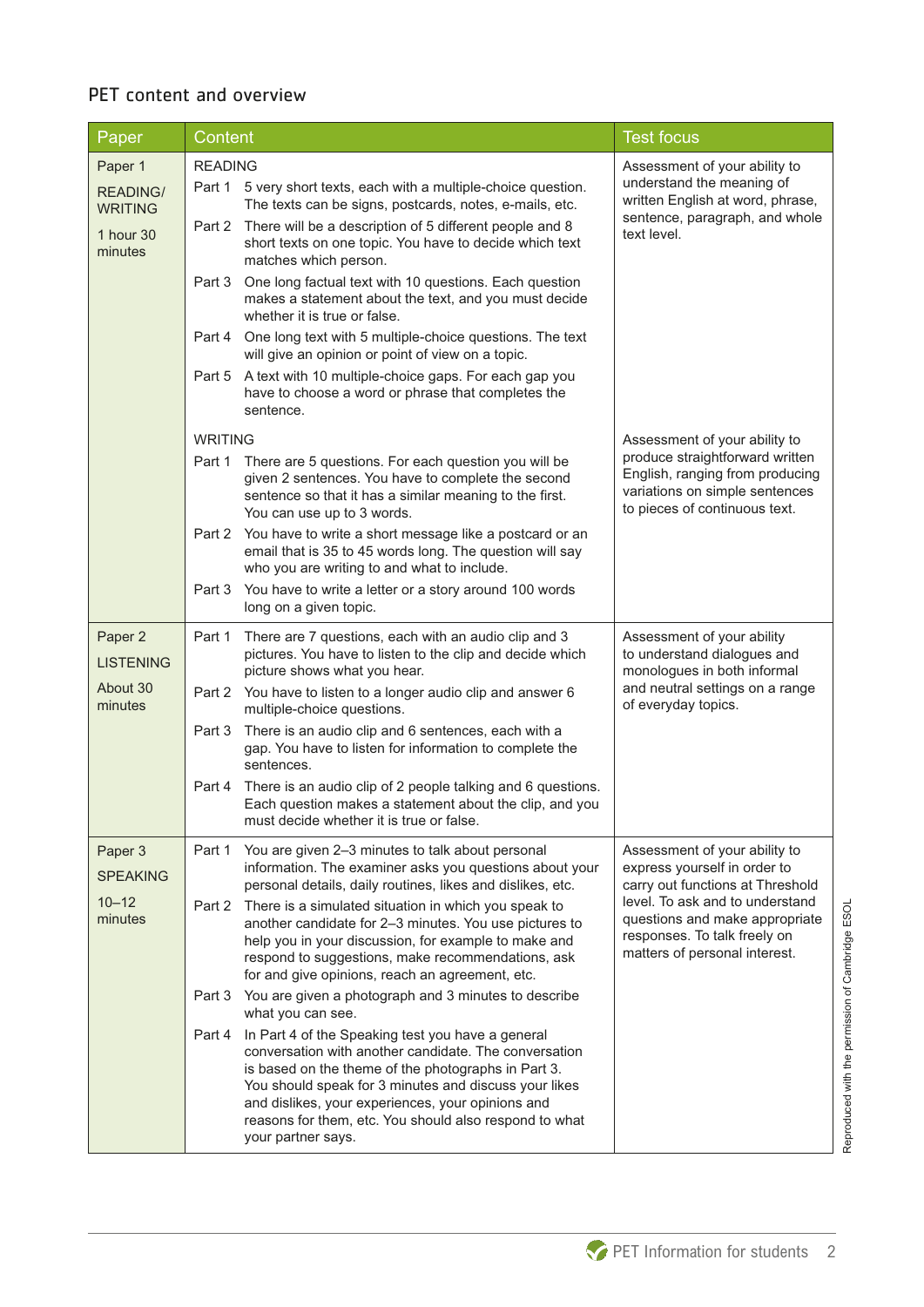#### How do I do a practice test?

You can do a practice test wherever you have access to a computer and the Internet. You will need an e-mail address and to be online when you do the tests. There is a demo about the practice tests on the homepage. Instructions on how to take a test can be found in the **Quick-start guide for students** on your **My study space** screen.

For further details about system requirements, see page 5. You have access to the test for 365 days from the time you pay, or put your MultiROM into the computer and register. After 365 days you will have to submit the test for final marking.

You do not have to do the whole test at one time. You can answer and then mark a question, a part, a paper, or the whole test. All your answers are automatically saved when you leave the site, and you can come back to the test at any time. You can also skip questions and come back to them later.

You can monitor your progress via the **Test Overview**, which records questions not attempted, attempted but not marked, right and wrong answers, and questions that cannot be marked automatically. You can also print the **Test Overview** and **Results** page.

When doing the Listening paper, you can start, stop, and repeat the audio as many times as you like. If you still find it difficult to understand the audio, you can read or print an audio script after you have attempted the questions. If you need to control the volume of the audio, please use the controls on your computer to do so.

The testing site has a **Dictionary look-up facility**. Just double-click on any word in the test and get a definition from the *Oxford Wordpower Dictionary*.

#### Marking the practice test

The system can automatically mark the Reading and Listening papers, and part of the Writing paper. You can read and print **Feedback** for answers, if you mark the questions as you go. The **Feedback** gives explanations of the correct and incorrect answers.

If you are asked to key in your answers, the automatic marking system will only accept words that are spelled correctly. Answers may be typed in upper case or lower case, but not a mixture of the two (e.g. 'CORRECT ANSWER' and 'correct answer' but not 'Correct answer', unless at the start of a sentence, or a proper name). Both British and American spelling will be accepted. When you take your answer from a text provided, make sure you copy the word exactly.

The system cannot automatically mark the Speaking paper. You can see all parts of the Speaking paper online and, to help you practice, we have included **Useful language** on the website for each task. Ask a fellow student to practice with you. If your teacher would like to do a Speaking paper with you, you can download and print the entire Speaking paper via the link on the **Learning resources** section of the **My Tests** page. You can enter your marks for the Speaking paper on your **Results** page.

Some of the Writing paper tasks also cannot be marked automatically. You have the choice of printing them or e-mailing them for your teacher to mark. You can then enter the marks on your **Results** page once you have submitted all your answers for final marking. You can read or print off a **Sample answer** for each Writing task to help you understand what is expected of you.

The test results you see include scores for the separate skills and a total score. If you do not enter Writing or Speaking marks, the marking scheme will take this into account.

It is very important to remember that these are only practice tests, not the real exam, and so your final mark will only be an indication of how you might perform in the real exam.

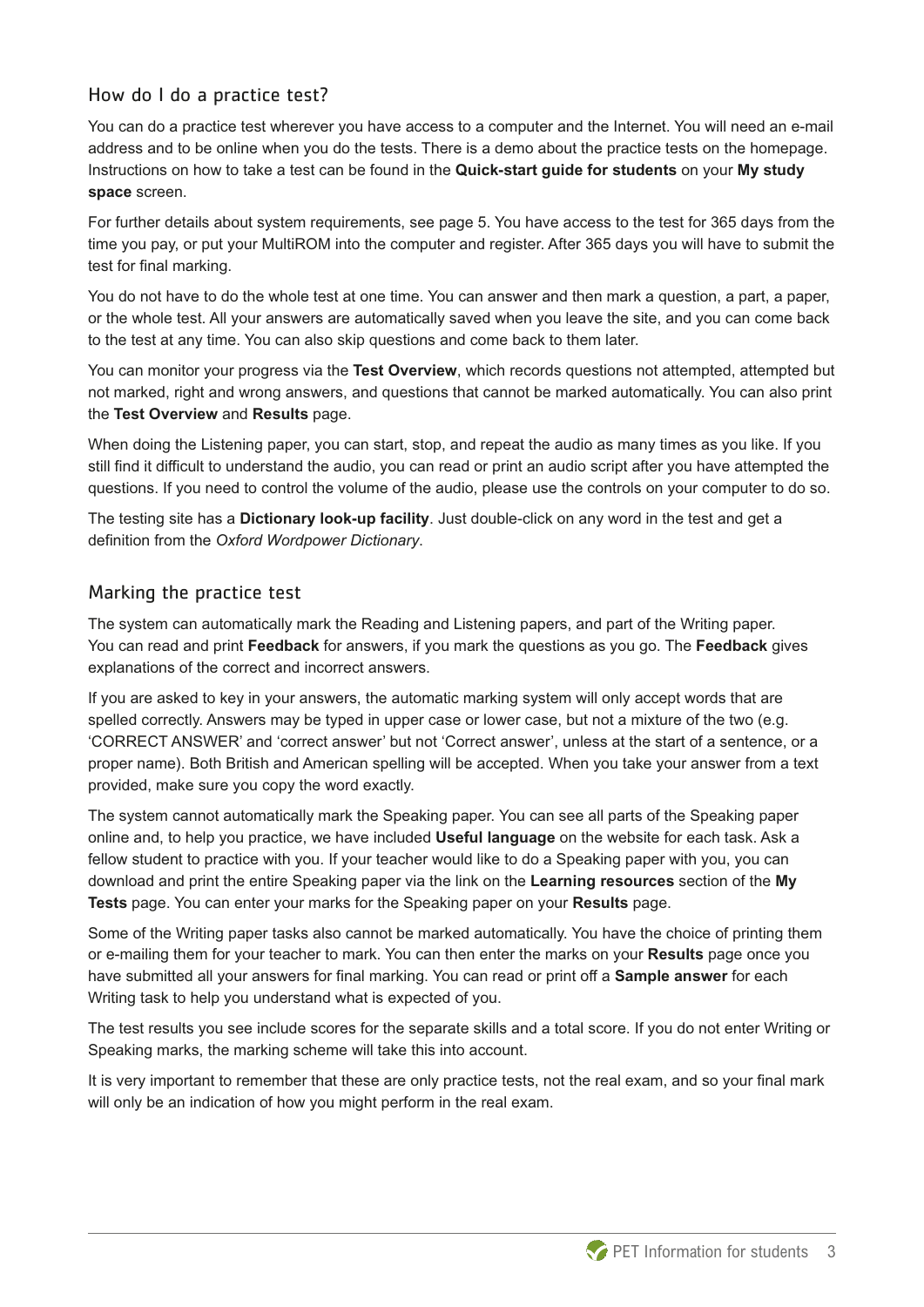## What help is available while I do the test?

| <b>Features</b>                                                | <b>Benefits</b>                                                                                                                                                                                                                                                                                                                                                                                                   |  |
|----------------------------------------------------------------|-------------------------------------------------------------------------------------------------------------------------------------------------------------------------------------------------------------------------------------------------------------------------------------------------------------------------------------------------------------------------------------------------------------------|--|
| <b>Test tips</b>                                               | You can see a Tip on how to answer every type of question.                                                                                                                                                                                                                                                                                                                                                        |  |
| Dictionary look-up                                             | You can look up the meaning of any word in the practice test. Just<br>double click it and a definition will pop up from the Oxford Wordpower<br>Dictionary. You will need to have pop-up windows enabled.                                                                                                                                                                                                         |  |
| Instant marking and feedback                                   | When you have answered a question in the Reading or Listening<br>papers, or part 1 of the Writing paper, you can mark it immediately<br>to see whether you got it right. You can then get Feedback to find<br>out why it was right or wrong. You can print the feedback if you wish.<br>Understanding why you answered a question incorrectly helps you<br>think more clearly about a similar question next time. |  |
| Change your answer                                             | You can go back and try to answer the question again as many times<br>as you like.                                                                                                                                                                                                                                                                                                                                |  |
| Save and come back later                                       | You do not have to complete a paper or test at one time. Your answers<br>are saved as you take the test and kept when you log out. You can<br>come back to it at any time. You have 365 days before you have to<br>submit the practice test for final marking. The My tests page tells you<br>when the test expires.                                                                                              |  |
| Mark individual answers, a part,<br>a paper, or the whole test | However much you have done of the practice test, you can mark it and<br>see how well you are doing. The Reading and Listening papers, and<br>part 1 of the Writing paper, are all marked automatically.                                                                                                                                                                                                           |  |
| Audio scripts                                                  | These are available for all parts of the Listening paper. Reading the<br>Audio script will help you understand anything you did not understand<br>when you were listening to them. You can also print the audio scripts.                                                                                                                                                                                          |  |
| Sample answers for questions<br>in the Writing paper           | You can see Sample answers after you have written your own<br>response. The sample answers have been written by real students,<br>and will give you a good idea of what is expected. The answers contain<br>incorrectly spelled words that can't be found in the dictionary look-up.<br>What you write will not be marked automatically. If you would like                                                        |  |
|                                                                | your teacher to mark it, you can print it off to give to them or e-mail it<br>to them. When they have marked it, you can enter the mark on your<br>Results page. It does not matter if you do not enter a mark, the final<br>marks will be adjusted to take that into account.                                                                                                                                    |  |
| Useful language for the<br>Speaking paper                      | There is Useful language to help you practice the Speaking papers.<br>You can print the Speaking paper from the Resources page, and ask<br>your teacher to do the Speaking paper with you. As with the Writing<br>paper, you can enter the mark your teacher gives you. However, even if<br>you do not, your final marks will be adjusted to take that into account.                                              |  |
| Results page                                                   | You will see your score by paper and part and as a percentage.<br>Remember this is a practice test and you will only get an indication of<br>what your score may be in the actual PET test.                                                                                                                                                                                                                       |  |
| Try sample questions first                                     | You can try out a short version of a practice test before you do a real<br>one. The sample questions allow you to find out how to use a test<br>before you start. The samples are available in the Online shop, or by<br>clicking the link to Try a free sample on the homepage.                                                                                                                                  |  |